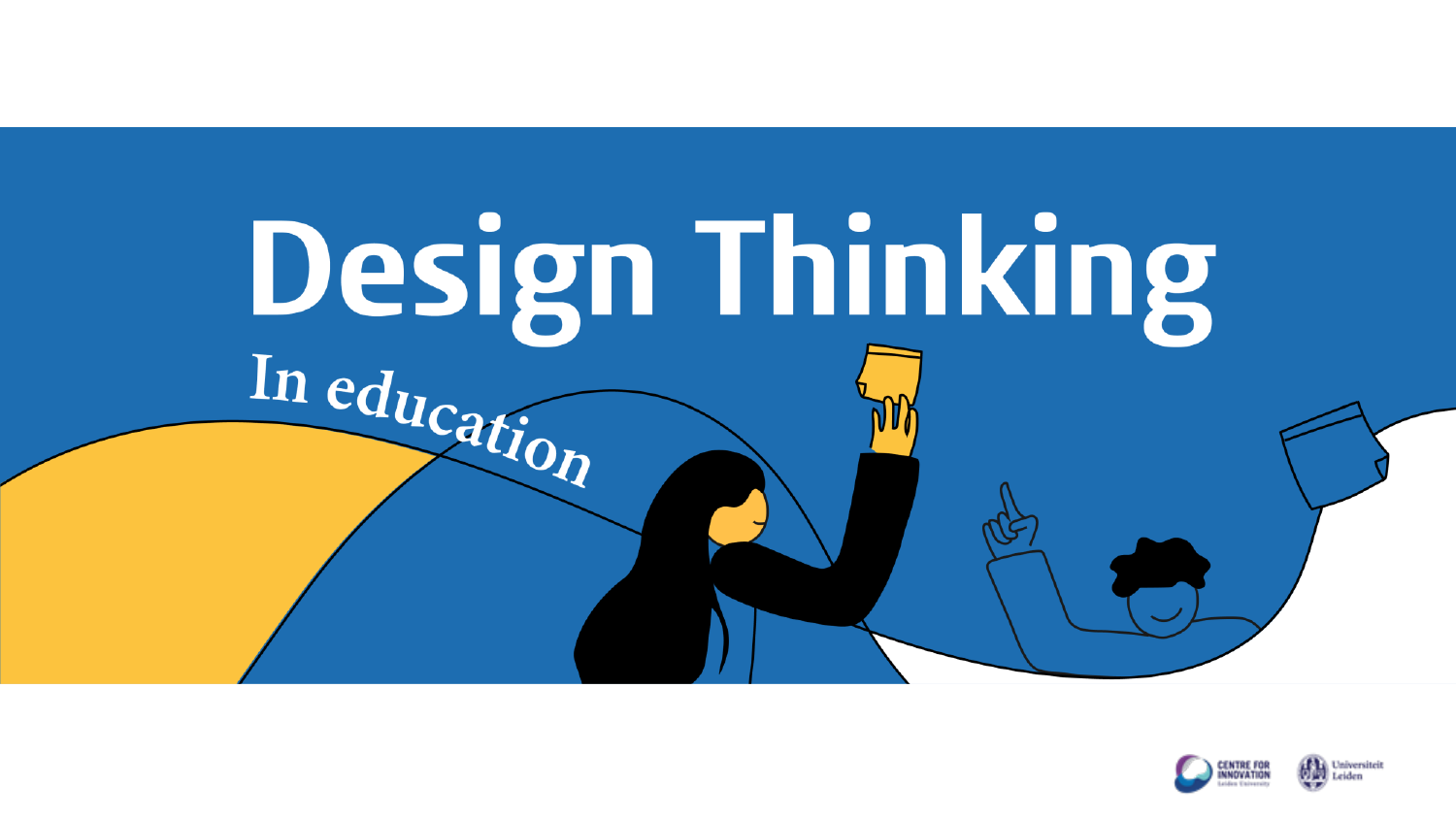#### What is important to your target group



# **Empathy Empathy Mapping**

For this exercise students will interview the users. Prepare the students during the class, the interview will take place outside of class times.

- **Identify the user** who you are designing for or doing research about.

- **Define the goal** of your empathy map. Empahty maps are commonly used to creating a shared understanding between team members around the problem and user.

- **Brainstorm questions** you can ask during a user interview. Such as:

"Tell me about ... (topic/task)?"

"What kind of problems do you encounter on (topic/task)?" "How do you currently solve the problems you encounter?" "What changes would you like to see around (topic/task)?" - **Gather data** by interviewing one or multiple end-users. Ask why after each answer to get an insight into what is important to the users.

- **Categorize the results** into says, feels, thinks and does. Depending on your goal you can choose to create one empahty map combining the insights of all interviews or use individual empahty maps as data.

- **Interpret the results** by asking questions such as: What assumptions have you uncovered? What does your user need? What drives your user? What information are you missing?

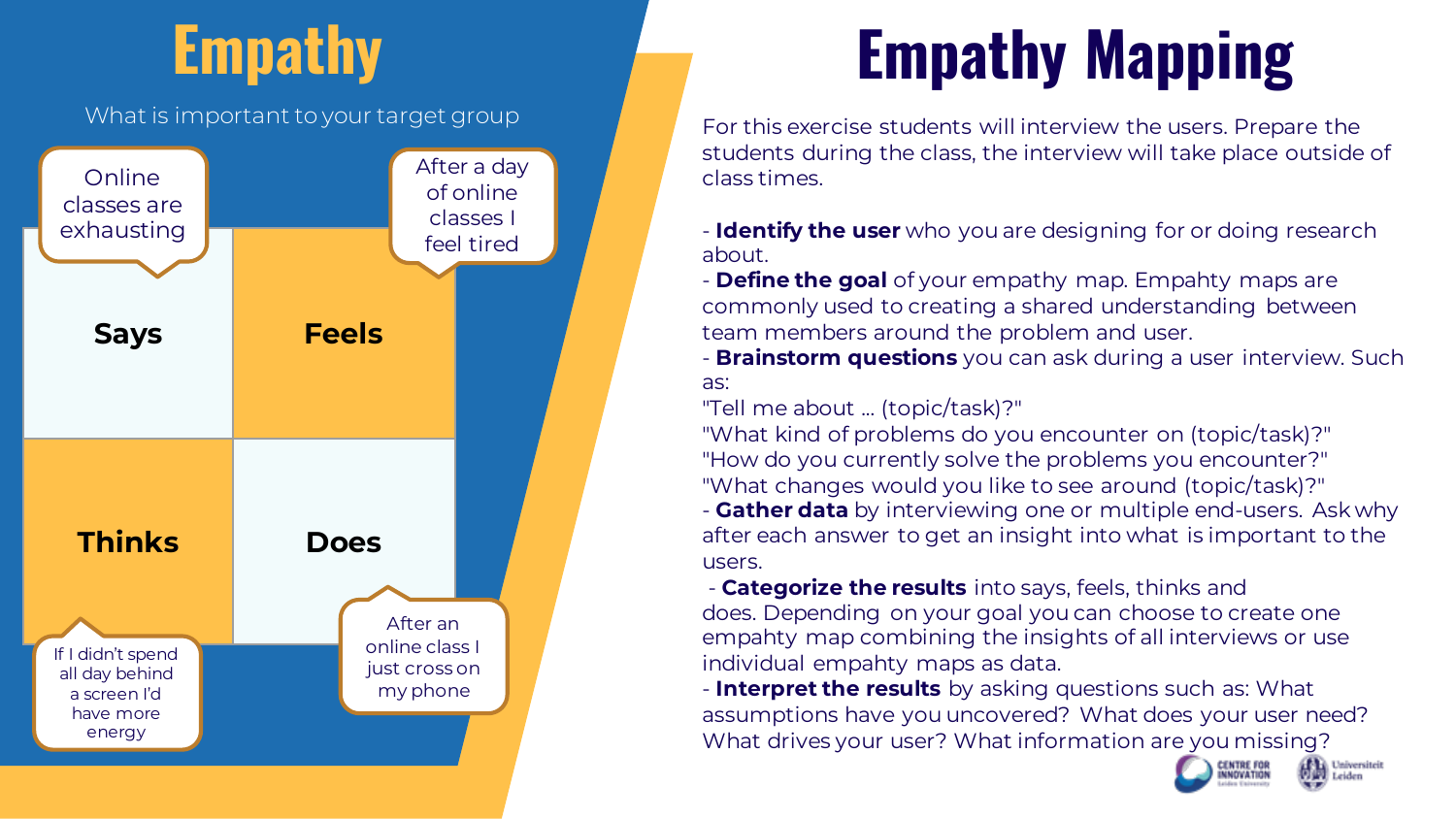

Narrow the problem to something actionable

**[User . . . (descriptive)] needs [need . . . (verb)] because [insight. . . (compelling)]**

**Students need breaks from online classes because to much screen time is bad for their mental health**

## **Point of view Statement & how might we question**

Writing a problem statement is similar to writing a good research question. A good problem statement is

- Human centered
- Broad enough to allow for creative freedom
- Narrow enough to be actionable

To create a clear scope for the ideation phase a point of view statement and a how might we question are useful tools. Use the following format to summarize the findings from the empathy phase or to create a point of view statement for your research project

#### **[User . . . (descriptive)] needs [need . . . (verb)] because [insight. . . (compelling)]**

For the current example the how might we question might be

### **How might we get students away from their screen during or in between online classes?**